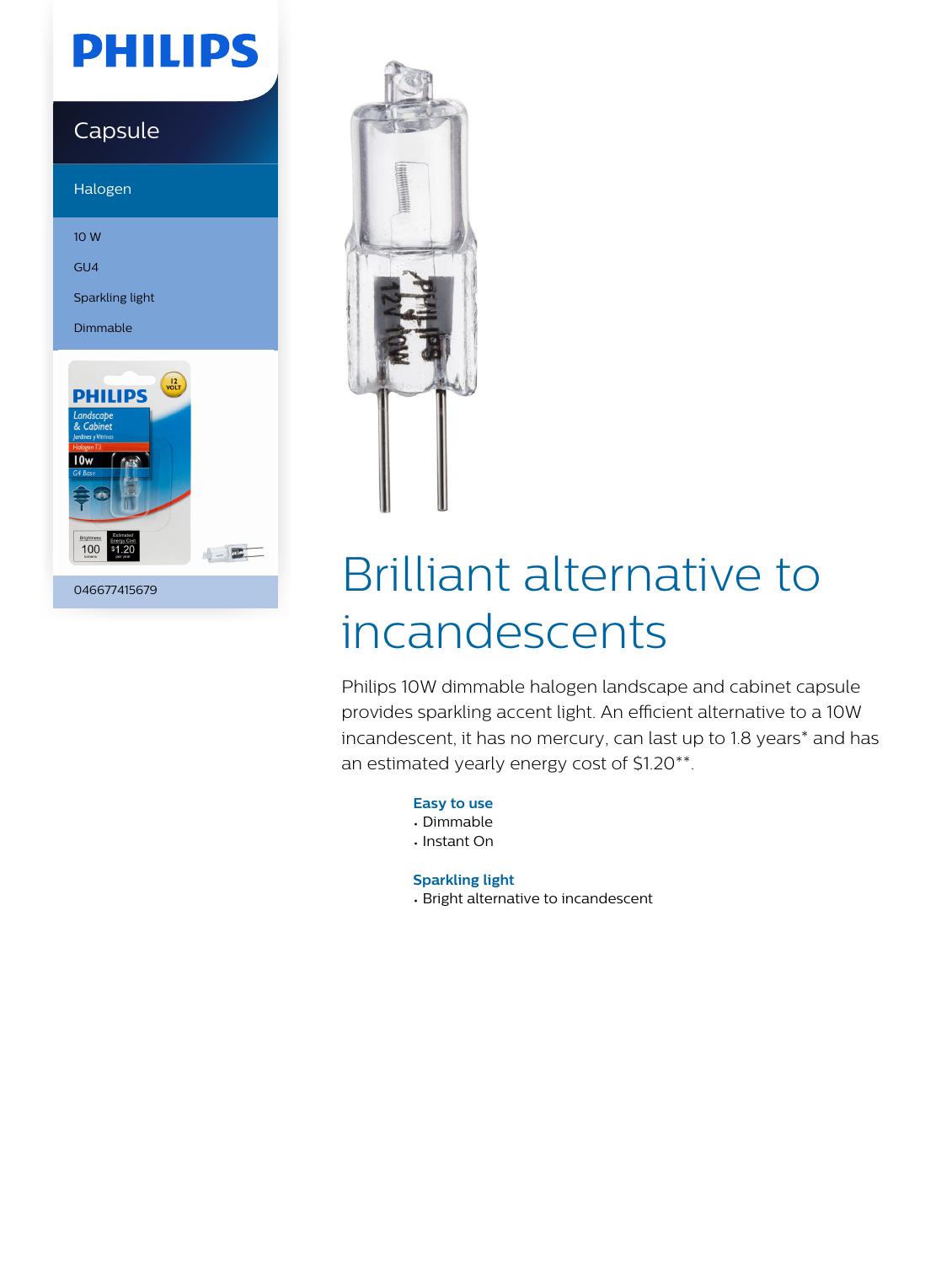## **Highlights**

#### **Dimmable**

This bulb can be used with most dimmers to create your desired ambience.

#### **Instant On**



Just by turning the switch, the light is at full brightness. No slow starting or waiting.

### **Specifications**

#### **Bulb characteristics**

- Shape: Capsule
- Dimmable: Yes
- Base: G4
- Lamp shape code: T3

#### **Durability**

- Average life (at 2.7 hrs/day): 1.8 year(s)
- Nominal lifetime: 2,000 hour(s)

#### **Light characteristics**

- Application: Special application
- Color rendering index (CRI): 100
- Color temperature: 3000 K
- Light Color Category: Clear
- Nominal luminous flux: 100 lumen

#### **Power consumption**

- Voltage: 12 V
- Wattage: 10 W

#### **Bulb characteristics**

- Shape: Capsule
- Application: Special application

**Alternative to incandescent** This halogen light bulb provides a bright, sparkling light, ideal for adding brilliance and drama to your home.

- EAN/UPC product: 046677415679
- Average life (at 2.7 hrs/day): 1.8 year(s)
- Net weight: 0.004 kg
- Gross weight: 0.009 kg
- Color rendering index (CRI): 100
- Height: 12.700 cm
- Color temperature: 3000 K
- Length: 1.118 cm
- Light Color Category: Clear
- Width: 7.620 cm
- Voltage: 12 V
- Nominal luminous flux: 100 lumen
- Material number (12NC): 924062117101
- Wattage: 10 W
- Base: G4
- Lamp shape code: T3